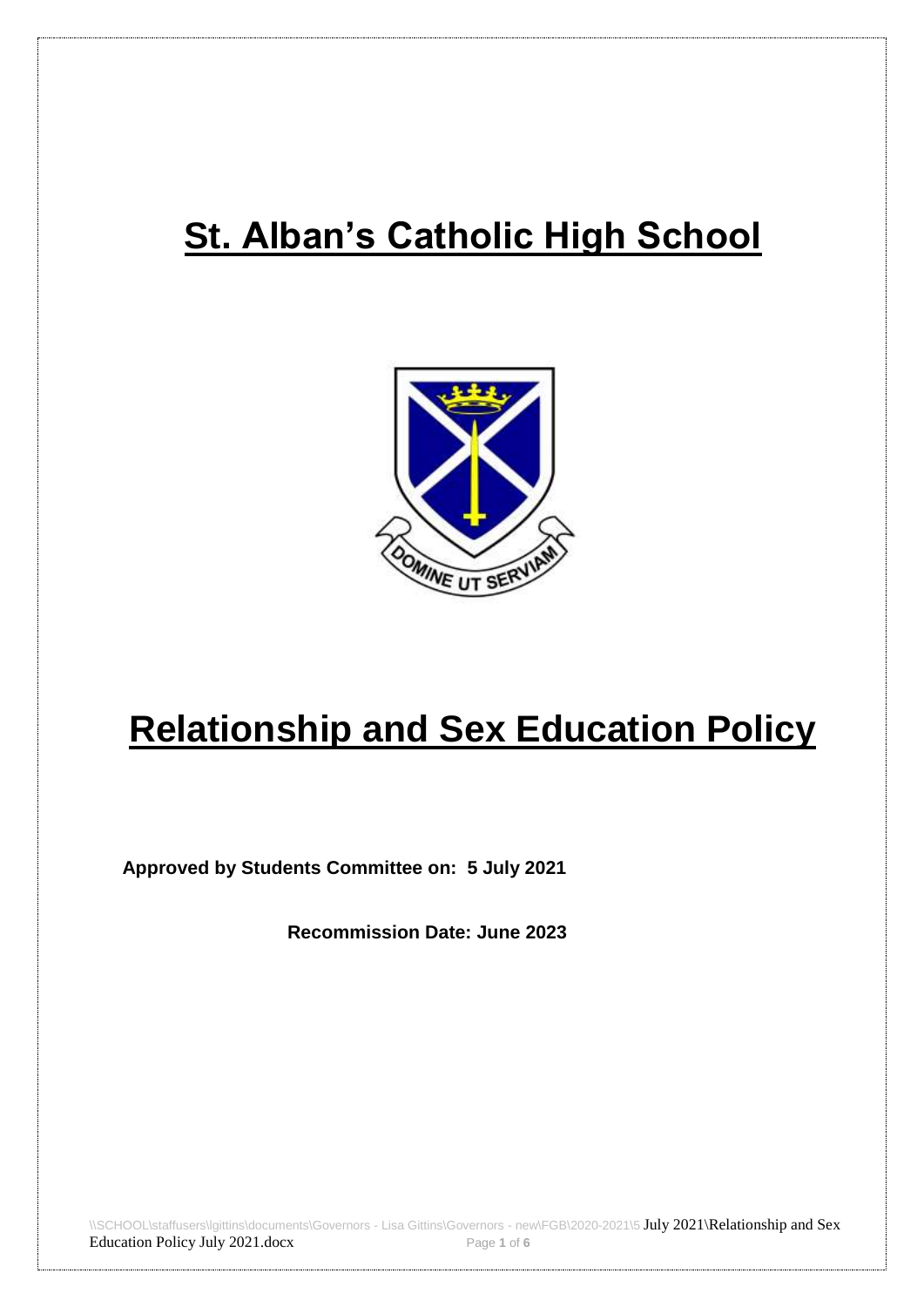

## St Alban's Catholic High School

## Policy for Relationship and Sex Education

#### **Context**

This policy is informed by Amoris Laetitia (Pope Francis 2016), guidance from The Catholic Bishop's Conference (Learning to Love March 2017) and the Diocese of East Anglia statement of Principles and Guidance issued (January 2018)

## Mission Statement

At St Alban's, we strive to provide an excellent education for our students within a caring Christian community where all are respected, valued and supported to achieve their potential. We aim to inspire everyone with the strength and purpose to begin the journey of learning for life, and to prepare our students to lead by example in the modern world. The teaching of the Catholic Church underpins all teaching and learning within our school.

## Dissemination of Mission statement

Our mission statement commits us to the education of the whole person and we believe that RSE is an integral part of this education. In partnership with parents, who are the primary educators of their children in relationships, we aim to provide our students with a 'positive and prudent sexual education' *(Gravissium Educationis)* which is compatible with their physical, cognitive, psychological, and spiritual maturity, and rooted in a Catholic vision of education and the human person.

The Relationship and Sex Education (RSE) Policy of at Alban's Catholic High School conveys the unity and coherence of Church teaching on human sexuality and the dignity of life. RSE is important because of our Christian beliefs about God and about the human person. The belief in the unique dignity of the human person made in the image and likeness of God underpins the approach of all education in a Catholic school. Our approach to RSE is therefore rooted in the Catholic Church's teaching of the human person and presented in a positive framework of Christian ideals. We want to show why 'sex education' is diminished if it is not integrated into the Church's teaching on matters relating to building loving relationships as it 'can only be seen within the broader framework of an education for love' (*Amoris Laetitia*).

It is important that Church teaching does not appear to come across as a series of random or arbitrary prohibitions, but rather a "consistent ethic of life". This approach encourages young people to enter into a deeper relationship with God, themselves and others and is founded on a realisation that:

- We recognise that parents/guardians are the primary educators. We collaborate with them in preparing their children for adult life
- We believe that it is our duty to provide opportunities for our students to prepare for the challenges of growing up with an understanding of individual freedoms and responsibilities for and with others
- We believe that young people fare better academically when more emotionally literate and better informed
- We believe our students should be able to understand the teachings of the Catholic Church, within the Christian community and have an understanding of the moral debates on these issues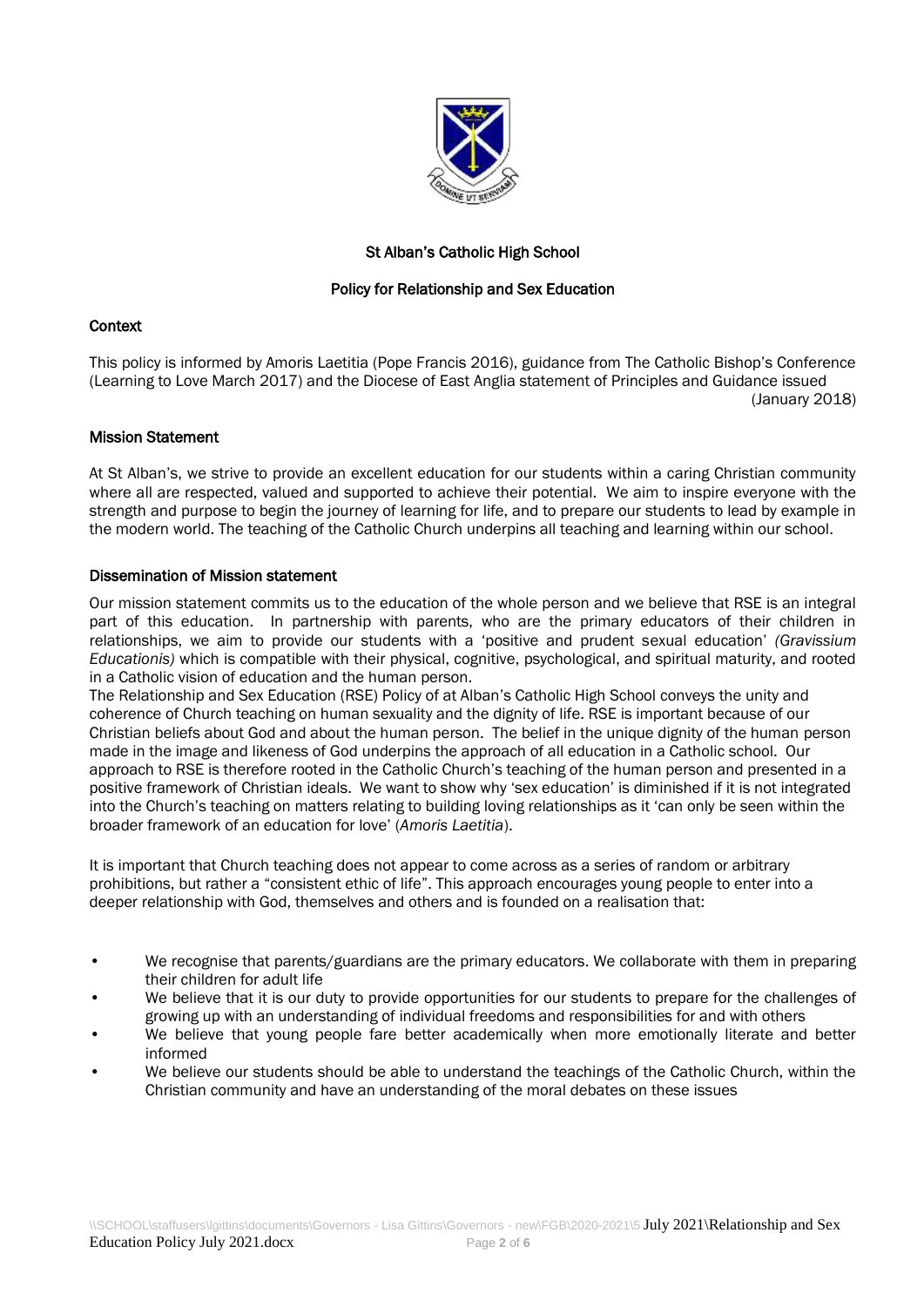- We believe that young people have a right to learn why the Christian community sees the sacrament of marriage as an ideal way to establish relationships of trust and mutual fulfilment
- We believe that effective education about sexuality takes place in the wider context of education about how relationships work
- We believe that students should get opportunities to discuss and reflect on the challenges of growing up, to grow in self-confidence and acquire strategies to help them resist unwelcome pressures
- We believe that it is essential that the teacher and students provide a safe environment for approaching sensitive issues by agreeing ground rules for discussion and tolerance

#### Statutory Framework

The statutory framework that surrounds Relationship and Sex Education largely falls within four key areas.

- The National Curriculum
- 'Relationships Education, Relationships and Sex education (RSE) and Health Education' (2019) DfE
- The Children's Act (2004)
- The Equalities Act (2010)

In line with legislation, all Catholic Secondary Schools are required to make provision for Relationship and Sex Education (RSE) for all students registered at the school. Relevant government documents include:

- 1993 Education Act
- 2019 Relationships Education, Relationships and Sex education (RSE) and Health Education (2019) DfE

Parents and carers have the primary responsibility for their children's education in relationships to prepare them for the challenges and responsibilities which maturity brings. This includes information relating to their physical, emotional and sexual development.

The teaching offered by our school aims to be complementary to, and supportive of the role of parents. Where RSE lessons are provided in school, parents have the right to request that their child be withdrawn from some, or all, Sex Education. There is no right to withdraw from Relationships or Health Education.

We are committed to the holistic approach to sex education, in the conviction that education about sexuality cannot be reduced simply to biological facts. Teaching is structured within a planned, continuous and cross curricula programme, based on values and morality in accordance with the teaching of the Catholic Church.

The biological aspects of puberty and human reproduction will be taught in Science, Preparing for Your Future (PYF) and Religious Education (RE) lessons. Teachers of RE and PYF explore self-esteem and the dynamics of relationships. There is complementary work in English lessons through lyrical poetry analysis and an exploration of relationships between fictional characters. PE (Physical Education) teachers also contribute by teaching respect for the human body in the context of health education. In Drama, students investigate and role-play a variety of relationship situations. RE, in particular, analyses various approaches to these moral issues and creates opportunities to draw several of the themes together. PYF will reflect on how these relationships will impact on individuals and communities.

While acknowledging that RSE will be reflected in many parts of the curriculum, each aspect should be informed by the other. Each discipline must speak with consistency about the meaning of human love in the context of the teachings of the Church.

#### Inclusion

We understand that young people mature in different ways. Our teaching is respectful of each child's starting point and lessons are framed by this understanding. With this in mind the teaching around human reproduction and sexuality in Year 7 should be left until, at least, the summer term. This ensures there is an opportunity for students to settle into their new school and develop trusting relationships with their peer group and members of staff.

Young people are encouraged to respect difference and develop an approach of dialogue. It is imperative that RSE is delivered sensitively, especially with regard to diverse faith and cultural backgrounds and sexual orientation. All points of view must be respected and bullying of any kind will always be treated very seriously. For example, the Catholic Church's teaching on heterosexual marriage as the only environment in which sexual intercourse should take place must not be used as an opportunity to encourage homophobic attitudes and behaviours. The school offers support to all students when there is a request for counselling on issues relating to personal relationships and sex education. Students requiring or requesting additional support will be offered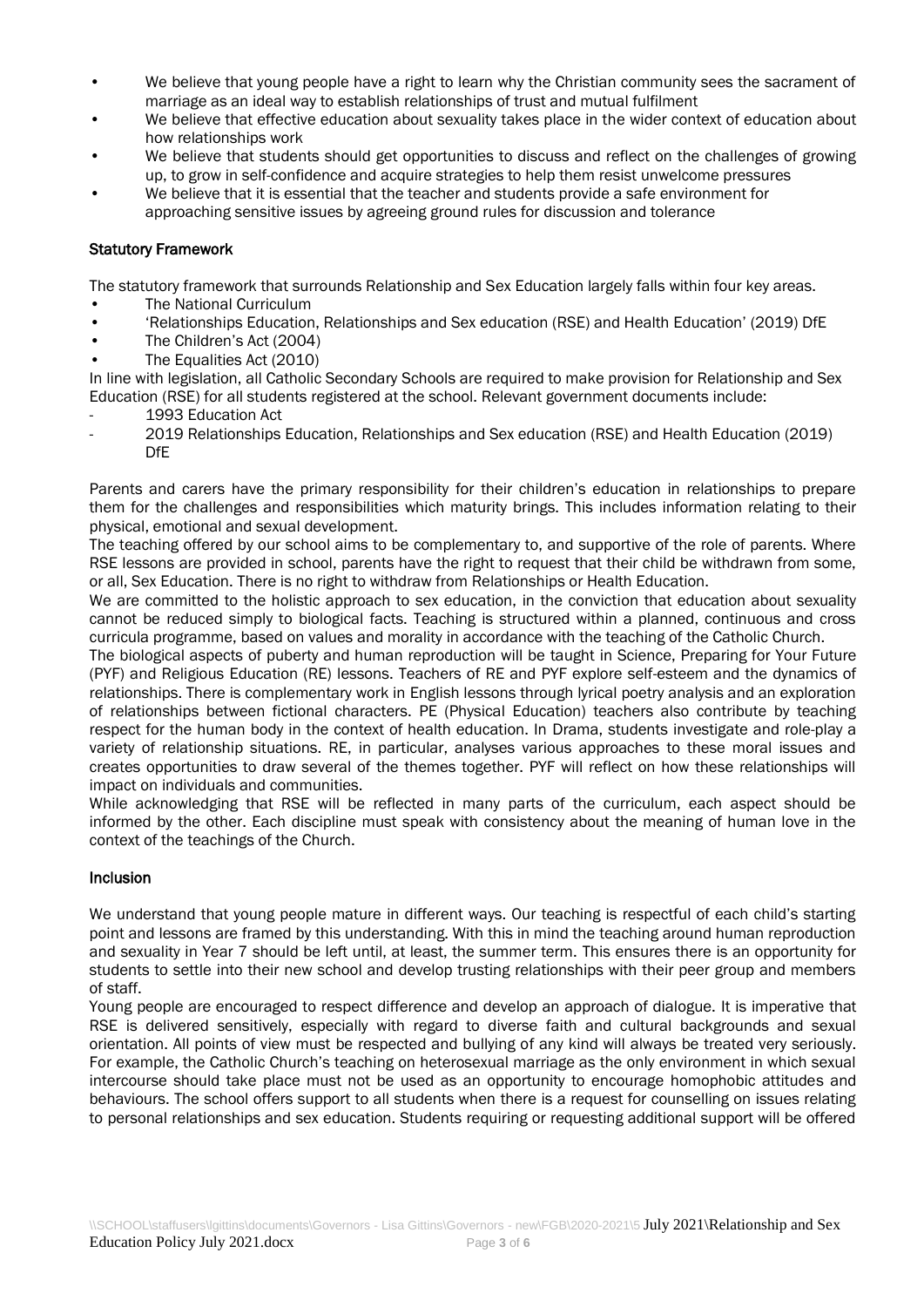support through our pastoral system, work with our chaplain and through seeking appropriate help from other specialist agencies.

[Equality and accessibility policy](https://stalbansrcschool-my.sharepoint.com/personal/scorless_st-albans_suffolk_sch_uk/Documents/SLT_20-21/RSE_Policy/Equal%20Opportunities%20and%20Accessibility%20Policy.pdf)

## Roles and Responsibilities

St Alban's Catholic High School recognises that **parents** (and other carers who stand in their place) are the first and best educators of their children and that we work in partnership with them and seek to support parents in this role. The school also acknowledges that parents have a right to withdraw their children from the teaching of Sex Education except in those elements which are required by the National Curriculum Science orders (DFE 2020, guidance Page 17). Should parents wish to do so they are asked to notify the school in advance, in writing, to the Headteacher.

The Governors, working through the Chaplaincy Committee, have the responsibility for ensuring there is an upto-date RSE Policy, which, in consultation with parents and teachers, is in keeping with Catholic teaching. It is the Governors' responsibility to ensure that the policy is available to parents, thereby ensuring that parents know of their right to withdraw their children from Sex Education except in elements required by National Curriculum Science orders.

The Headteacher, with the assistance of the RSE Co-ordinating team (Deputy Headteacher, Head of RE and School Chaplain) have the ultimate responsibility for ensuring that policy and practice in this area are fulfilled, introducing and reviewing appropriate curriculum content.

The RSE team will work closely with curriculum leaders for Science and Preparing for Your Future (PYF), the Senior Leadership Team and outside agencies such as health professionals and marriage and family life workers (Explore Relationships/LIFE). The RSE Co-ordinating team are responsible for overseeing both curriculum implementation and other elements of school life contributing to RSE. This will include monitoring and evaluating the RSE policy.

Teachers in all subject areas have a responsibility to support the delivery of RSE. In many areas of the curriculum, it is possible for issues concerning relationships and personal growth to arise and it is inevitable that the teaching of an apparently unrelated topic will occasionally lead to a discussion of aspects of sexual behaviour. As a Catholic school, it is imperative that our teaching in this area reflects the doctrine and teaching of the Church, and it is expected that all teachers will treat the issues with the greatest sensitivity while supporting the Catholic principles of the school. Guidance will be given to staff in order for them to handle these discussions appropriately.

Some students may choose to mention instances of sexual behaviour/ issues in class or to individual members of the school community. Staff will be supportive in such situations but should refrain from offering personal advice and should refer the student to members of the Safeguarding Team, Student Support Coordinator or Chaplain. In dealing with such matters, they must follow Safeguarding procedures. They must not guarantee confidentiality and fully support the Catholic ethos of the school.

#### [Safeguarding policy](https://stalbansrcschool-my.sharepoint.com/personal/scorless_st-albans_suffolk_sch_uk/Documents/SLT_20-21/RSE_Policy/Safeguarding%20Policy%20-%20September%202020.pdf)

## Choosing and using resources

Relationship and sex education must be in accordance with the teachings of the Catholic Church. It is the responsibility of the Governing Body, working with the Headteacher and senior Leadership Team, to ensure that this is achieved through careful monitoring of the teaching resources used. In considering the resources, which will be used for RSE, governors should take into account:

• The need to support parents and carers by providing education, which is faithful to the teaching of the Church and appropriate for the ages and stages of development of the students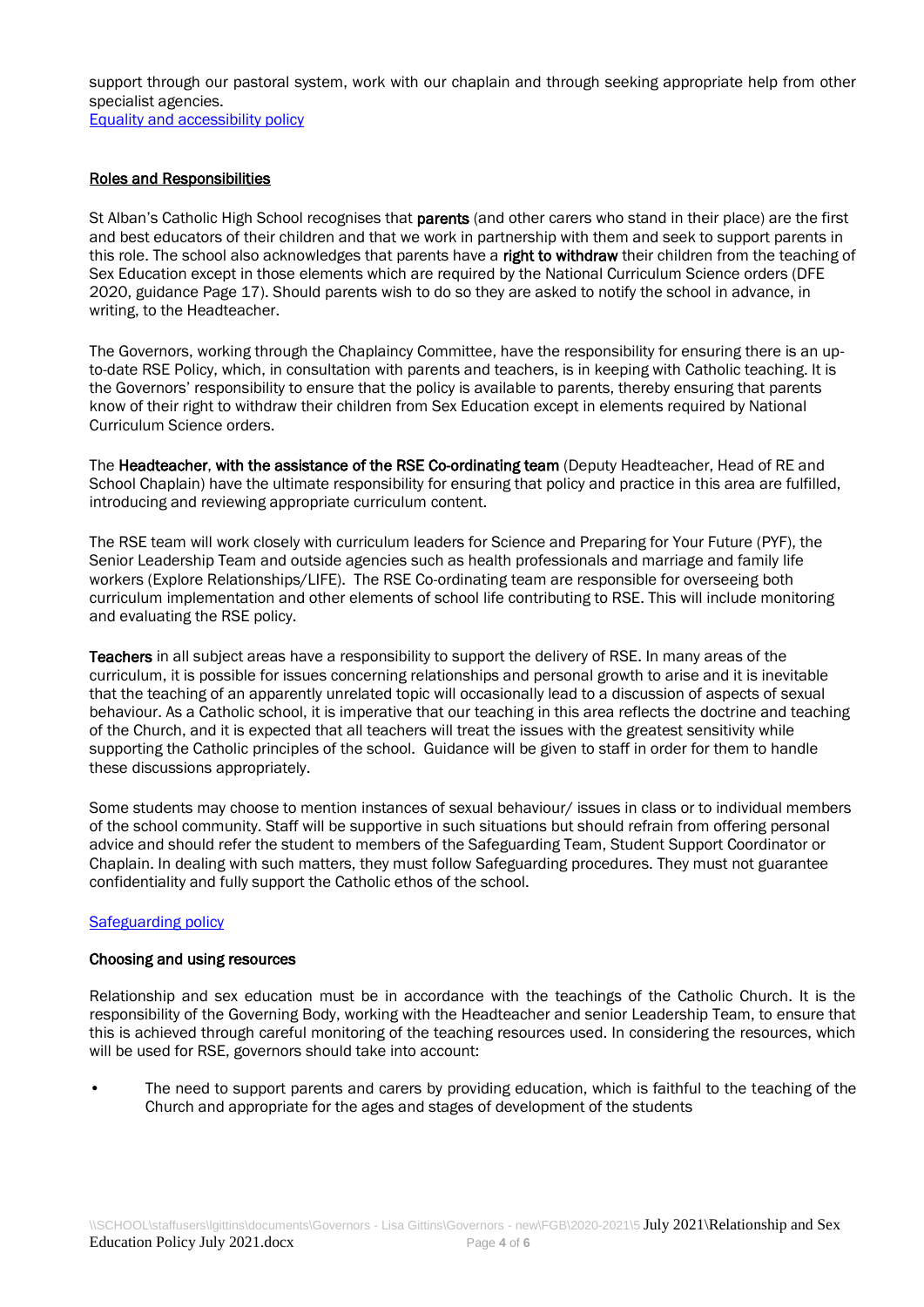- The extent to which specific materials can be used to illustrate the beauty of the human being created by God (Theology of the Body, Humanae Vitae, Deus Caritas Est) please see link to GCSE RE course outline accessible via the [AQA website](https://www.aqa.org.uk/subjects/religious-studies/gcse/religious-studies-b-8063)
- The values implied by specific resources and the way in which they may be used to enhance students' understanding of human development and catholic teaching
- The accuracy and clarity of material presented

See Appendix A - Curriculum content for Secondary Schools DfE 2020 (page 6-9)

- See Appendix B The structure of this model curriculum (page 10-15)
- See Appendix C Preparing for Your Future (PYF) curriculum (page 16)

See Appendix D - Relationship and Sex Education: Guidelines for Staff (page 17)

See Appendix E - External visitors/providers agreement proforma (page 18-22)

The Diocese expects all schools to work in partnership with parents and to inform them about the school's RSE policy and practice. Parents should have the opportunity to view materials and ask questions. It is important that any external visitor to the school is also clear about their role and responsibility while they are in school (please see our Visitors and Volunteers policy).

This policy will be reviewed on a 2 year cycle, led by the RE and PYF subject leaders and guided by SLT, in consultation with governors, staff and parents. If the policy appears to need modification, then the RE and PYF subject leaders will report its findings and recommendations to the full governing body. Any changes will then be referred to the Diocese for ratification.

J McCall, Chair of Governors………………………………………………………………………..Date…………………………………………